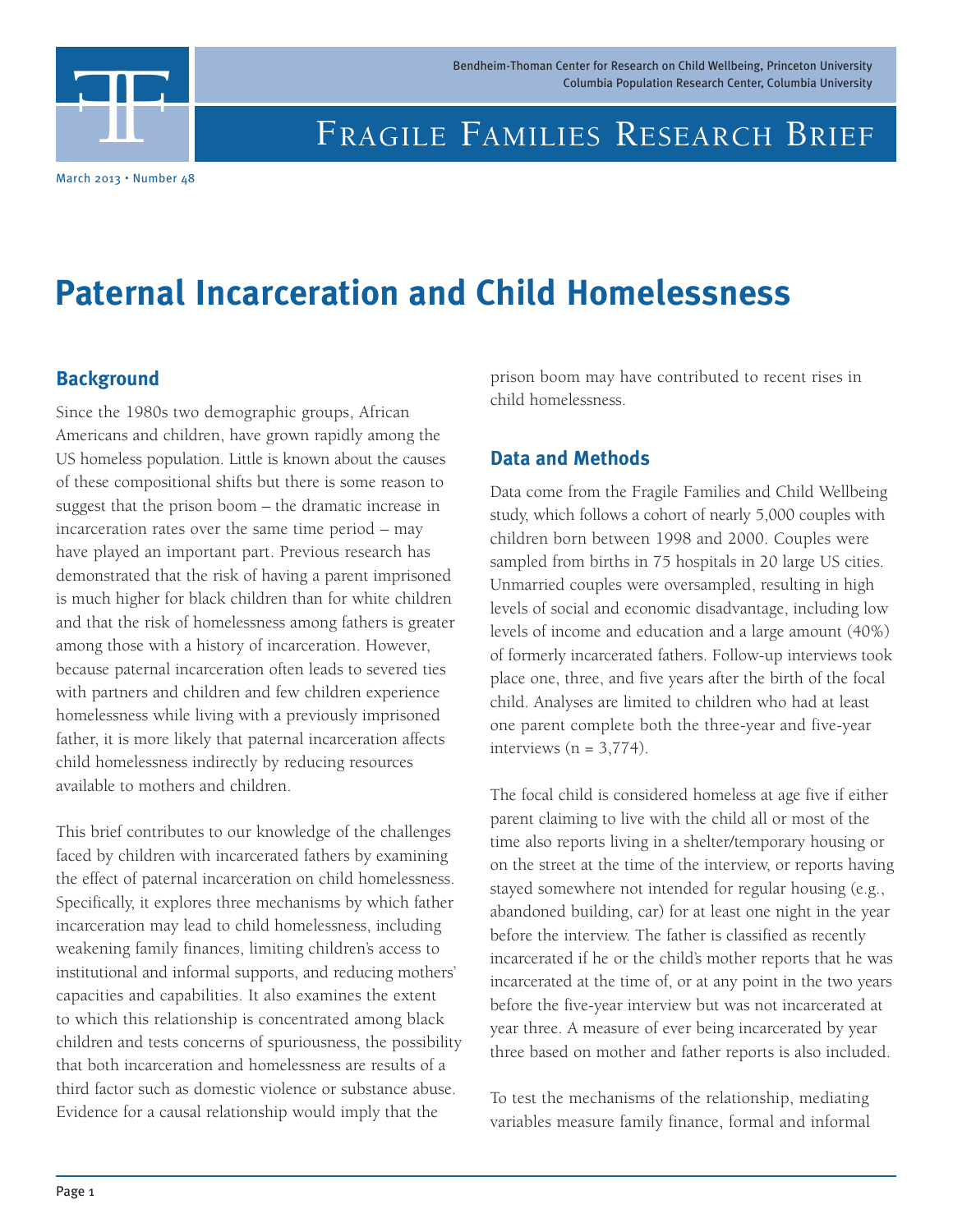support, and mothers' capacities and capabilities. Measures of family finance are measured at year five and include the following: having a resident father, household income to poverty ratio, caregiver's inability to pay bills, the number of moves in the past two years, and past year eviction. Measures of children's supports include the caregiver's lack of social support, loss of public housing, loss of housing subsidy, and loss of cash welfare. Measures of maternal capacities and capabilities, measured at year five, include mothers' depression, stress, and life dissatisfaction. Spuriousness is tested by accounting for father's recent domestic abuse and whether either parent had a drug or alcohol problem. Finally, other demographic and socioeconomic characteristics are included as controls. 1

Logistic regression models are used for the analysis. The first two models test the relationship between recent incarceration and risk of child homelessness while controlling for socioeconomic and demographic characteristics including prior housing insecurity. The third model

examines the role of the mediating variables, and the fourth model adjusts for spuriousness. An interaction between father incarceration and whether the child is black is also included to test how concentrated the results are among black children.

#### **Results**

Results of the logistic regression models are summarized in the following figures. In Figure 1, results in Model 1 indicate that father incarceration is associated with a strong and significant increase in the risk of child homelessness while adjusting for socioeconomic characteristics. Results in Model 2 show that this relationship still holds when adjusting for prior housing insecurity. Using the results in Model 2 as a starting point, findings in Model 3 suggest that family finances, social and institutional support, and mothers' capabilities mediate a portion of the paternal incarceration-child homelessness relationship. Model 4 includes these mediators and tests for spuriousness by



*\* p<.05; \*\* p<.01 (two-tailed); ns = not significant*

<sup>1</sup> Control variables include recent and prior maternal incarceration, mother and father age, mother and father high school dropout, child's race/ethnicity, number of other children mother had before focal child, primary caregiver immigrant status, mother's prenatal smoking, and the following at year 3: homelessness, number of moves in two years, evicted in last year, either parent's drug/alcohol problem, domestic abuse, resident father, household income/poverty ratio, caregiver's self-rated health, inability to pay bills, lack of social support, living in public housing, receipt of housing subsidy and cash welfare, as well as maternal depression, life dissatisfaction, and stress.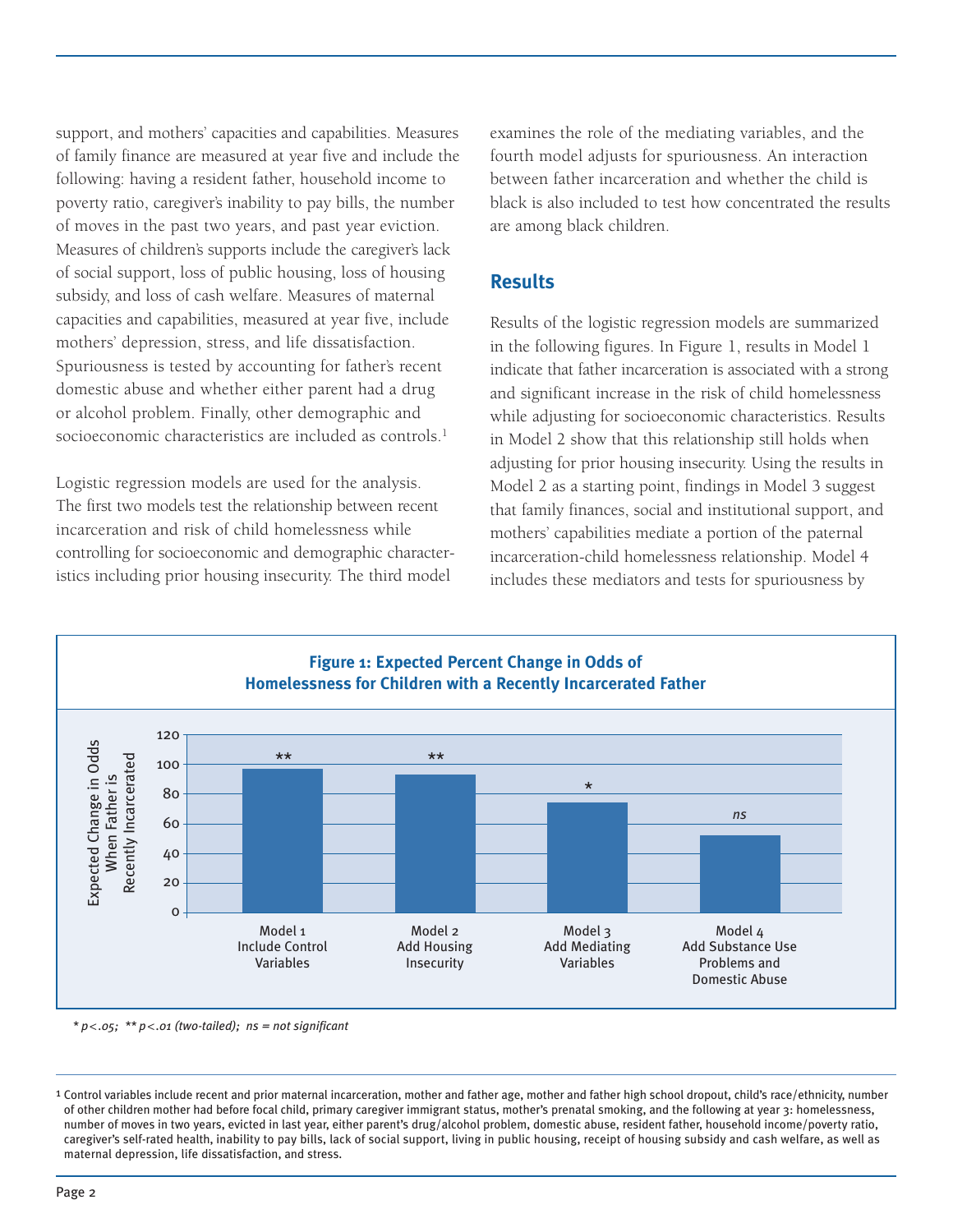

*† p*<*.10; ns = not significant*

adding measures of substance use problems and fathers' domestic abuse, yielding a nonsignificant coefficient for fathers' recent incarceration.

To test whether these results are concentrated among black children, Figure 2 examines an interaction between recent paternal incarceration and whether the child was black. Results suggest that on average, paternal incarceration is expected to significantly increase the risk of child homelessness among black children (144% increase in odds) but not among white children.

#### **Conclusions and Policy Implications**

Findings suggest that the magnitude of the effect of paternal incarceration on risk of child homelessness is substantial. This relationship can in part (about 15% after testing for spuriousness) be explained by weakened family finances, a lack of social and instrumental support, and maternal capacities and capabilities. These mechanisms might have explained more of the relationship if they had

been measured over a longer period of time. Future research should examine the role of other potential mediators such as increased costs due to legal fees and maintaining contact with the father

Findings further suggest that the effects of paternal incarceration on child homelessness are concentrated among black children. This implies that rises in the proportion of the homeless population comprised of black children may have been spurred by the prison boom not only because black children have a greater likelihood of having a parent imprisoned, but also because they are more likely to become homeless due to paternal imprisonment. Future research should examine why black children are disproportionately more likely to experience homelessness following the incarceration of a father. Policymakers should consider alternative methods of corrections, or should direct policy toward the prevention of housing insecurity for children of incarcerated fathers by seeking to stabilize family finances and provide housing, mental health, and other services for mothers and children.